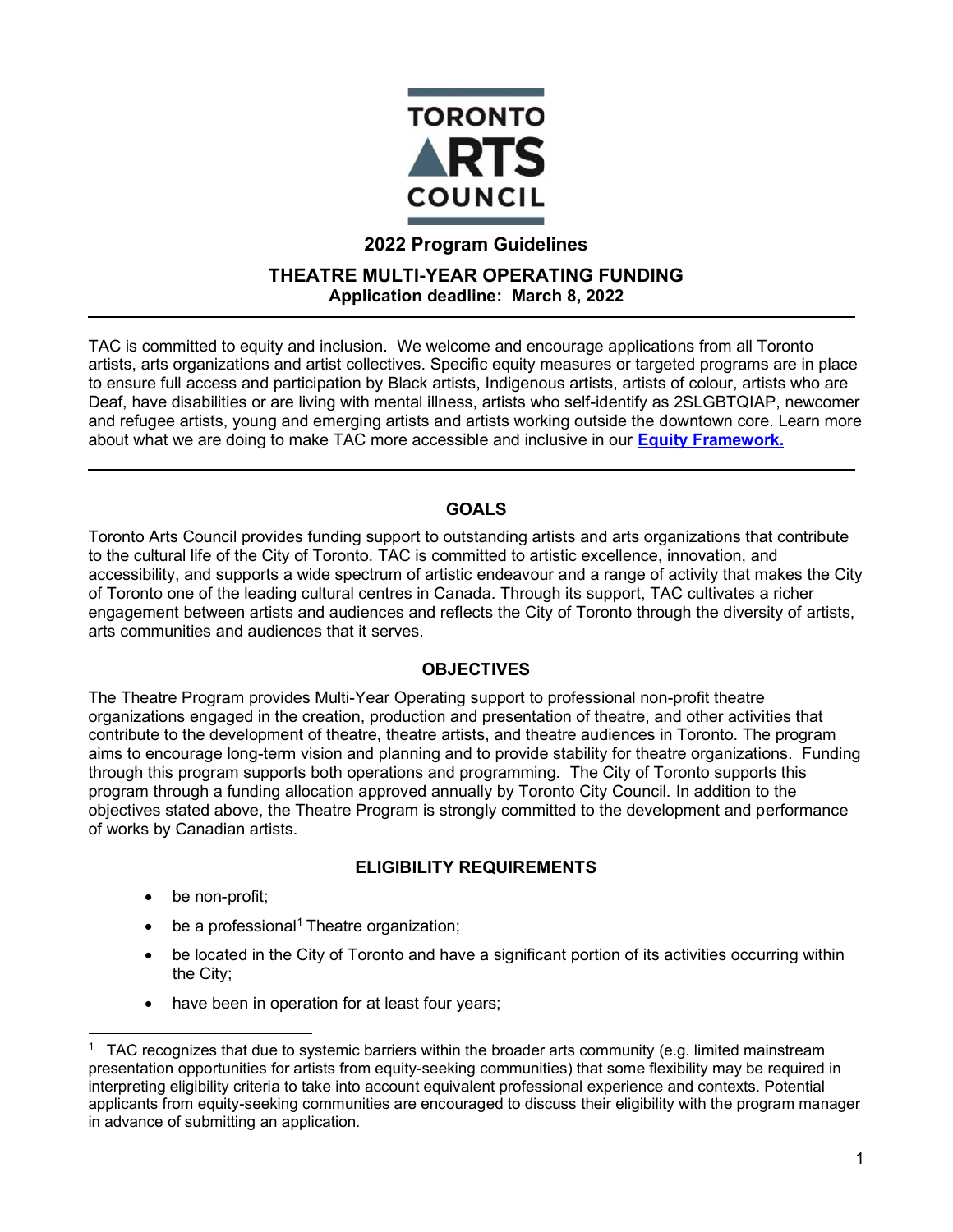- have a demonstrated record of regular, ongoing programming;
- have received Annual Operating funding through TAC's Theatre program for at least the past two years;
- have a viable administrative structure;
- be governed by a Board of Directors or other body responsible for the organization;
- have stable artistic, organizational and board leadership with plans in place for any transition;
- have sound financial management and balanced budgets over time;
- submit verification of financial results of the last completed fiscal year:
	- for requests over \$30,000, audited financial statements are required;
	- for requests of \$30,000 or less, if annual operating revenues are \$100,000 or more, a review engagement is required (or, if available, audited financial statements);
	- for requests of \$30,000 or less, if annual operating revenues are under \$100,000, unaudited financial statements that include a balance sheet and a statement of income and expenses is required (or, if available, audited financial statements or a review engagement);
- demonstrate a range of revenue sources on an annual basis, including earned, government and private sector revenues.

Applicants to the Multi-Year Operating program must speak to Theatre Program Manager prior to completing an application form to ensure that they are eligible to apply.

Organizations may receive only one grant per calendar year through the Theatre program and may not apply to other TAC discipline programs. However, TAC offers other types of granting opportunities through its *Strategic Initiatives* envelope, and operating grant recipients may be eligible to apply to one of these programs. Please consult TAC's website for other granting opportunities. Operating grant recipients may receive a maximum of one additional grant per calendar year and must submit a final report on that project before applying to another program in the *Strategic Initiatives* envelope.

#### **FIRST-TIME APPLICANTS**

First-time applicants must consult with the Theatre Program Manager before submitting a multi-year operating grant application.

First-time applicants to the Multi-Year Operating program may only apply in the first year of a multi-year cycle. The next year that first-time applicants may submit an application is:

- Theatre companies 2022
- Service organizations 2024

#### **VALUE OF GRANT**

TAC does not fund 100% of an applicant's budget. Applicants must show a range of revenue sources, including earned, government and private sector revenues. Applicants may receive less than the full amount requested.

These grants contribute to the artistic and administrative costs associated with an organization's ongoing theatre activities.

TAC does not provide funding for capital projects (e.g. equipment, renovations, purchase of buildings), fundraising events/projects or deficit reduction. Exception: TAC funds may be used towards the purchase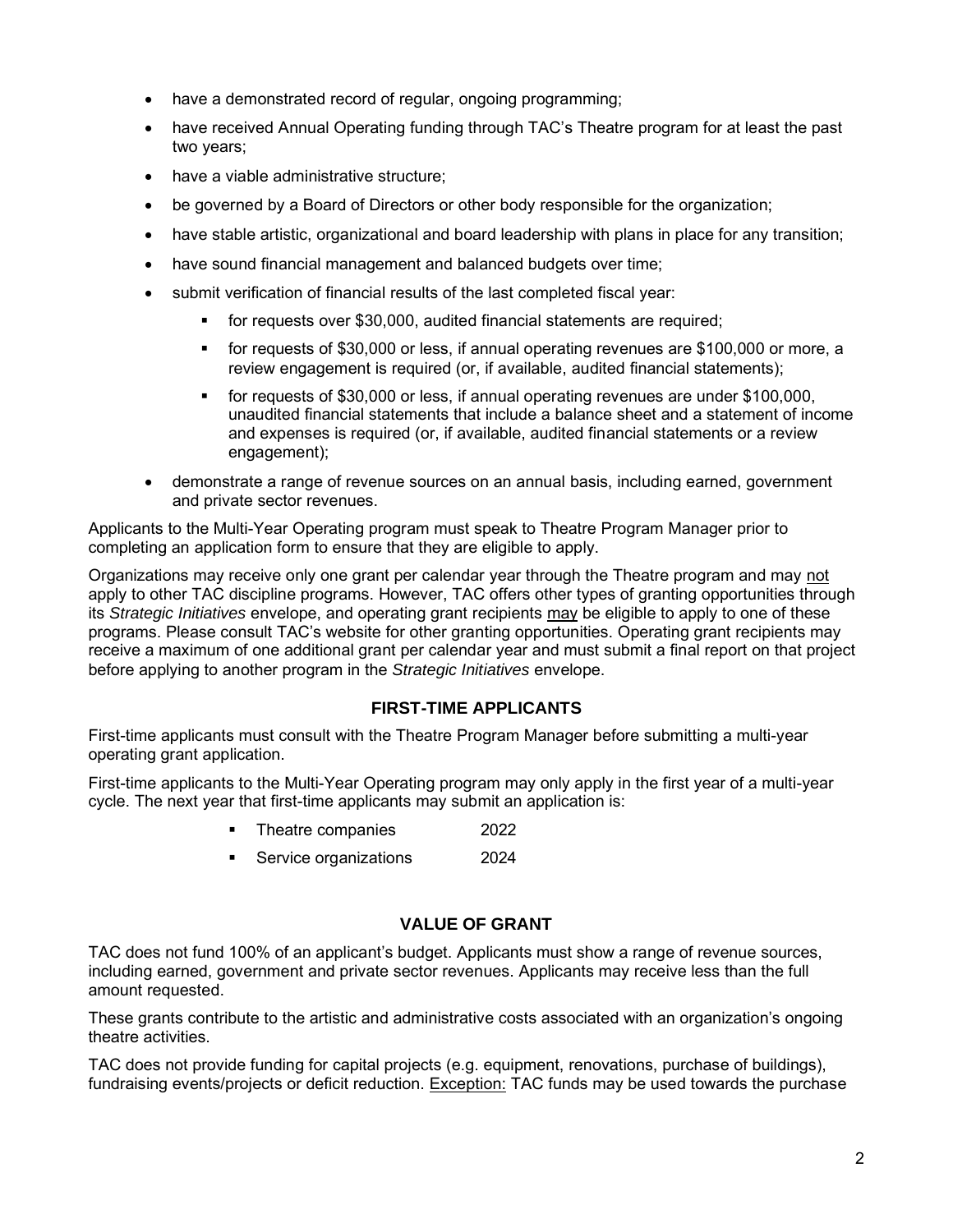of equipment and software to achieve the goals of the organization during the COVID pandemic. This may include but is not limited to electronics, workspace materials and health and safety items.

## **APPLICATION PROCESS**

Applicants are required to register and submit the application, including the required support material, on TAC Grants Online [\(https://tac.smartsimple.ca\)](https://tac.smartsimple.ca/). **[Applications must be su](https://tac.smartsimple.ca/)bmitted no later than 11:59 pm on the deadline date.** TAC does not accept applications by any other means of delivery. You will receive a confirmation email when your application is submitted. Check your spam/junk mail folder if it doesn't arrive in your in-box.

You will enter your Financial and Statistical data online at CADAC (Canadian Arts Database/Données sur les arts au Canada) [www.thecadac.ca. Financial sta](http://www.thecadac.ca/)tements must also be submitted to CADAC and a copy uploaded in PDF form with your application.

## **SUPPORT MATERIAL**

All applicants may upload promotional materials produced by their organization in relation to its last year's activities (e.g. brochures) and/or press clippings (maximum 6 pages). Accepted file format – PDF.

Applicants currently receiving TAC Multi-Year Operating support should not submit audio-visual material.

# **ASSESSMENT PROCESS**

Applications are reviewed first for eligibility by a TAC Grants Program Manager. TAC's Theatre Committee then assesses all eligible theatre applications. Grant recommendations are approved by the TAC board of directors.

Toronto Arts Council's Theatre Committee is comprised of theatre community peers. They have been selected on the basis of their familiarity with a broad spectrum of theatre practices, experience with smalland large-scale works, specialized expertise, and open-mindedness. The Theatre Committee is composed to ensure fair representation of gender and cultural diversity. A current list of Theatre Committee members is available on Toronto Arts Council's website. Theatre organizations are invited to nominate peers interested in serving on TAC's Theatre Committee. These nominations should be submitted in writing. Committee members serve maximum three-year terms.

Multi-Year Operating funding is recommended only at the discretion of the Theatre Committee. First-time applicants should be aware that approval is not automatic solely on the basis of meeting the general eligibility requirements. The Theatre Committee reserves the right to transfer applicants that do not meet the standard required to receive Multi-Year support to TAC's Annual Operating program.

Included in the [Equity Framework](http://www.torontoartscouncil.org/reports-and-resources/toronto-arts-council-equity-framework/) is an **[Equity Pr](http://www.torontoartscouncil.org/reports-and-resources/toronto-arts-council-equity-framework/)iority Policy,** which states that if there are multiple wellassessed applications of equal merit in an adjudication round but insufficient funds in the grants budget to support all deserving candidates, applications proposed by applicants that self-identify as belonging to one of Toronto Arts Council's equity priority groups or that primarily involve or serve artists from these groups will be prioritized.

## **ASSESSMENT CRITERIA**

The Theatre Committee evaluates all organizations applying for Multi-Year Operating funding using the following assessment criteria in the context of each applicant's stated mandate and direction, available resources and stage of development, and the geographic, cultural and artistic environments in which it works. For Multi-Year Operating programs, Committee evaluations occur in Year 1. TAC's equity focused criteria represent 20% of an applicant's overall assessment in the evaluation process for operating grants.

## **1. Artistic Assessment Criteria:**

# **I. Artistic Quality**

In assessing Artistic Quality, consideration is given to: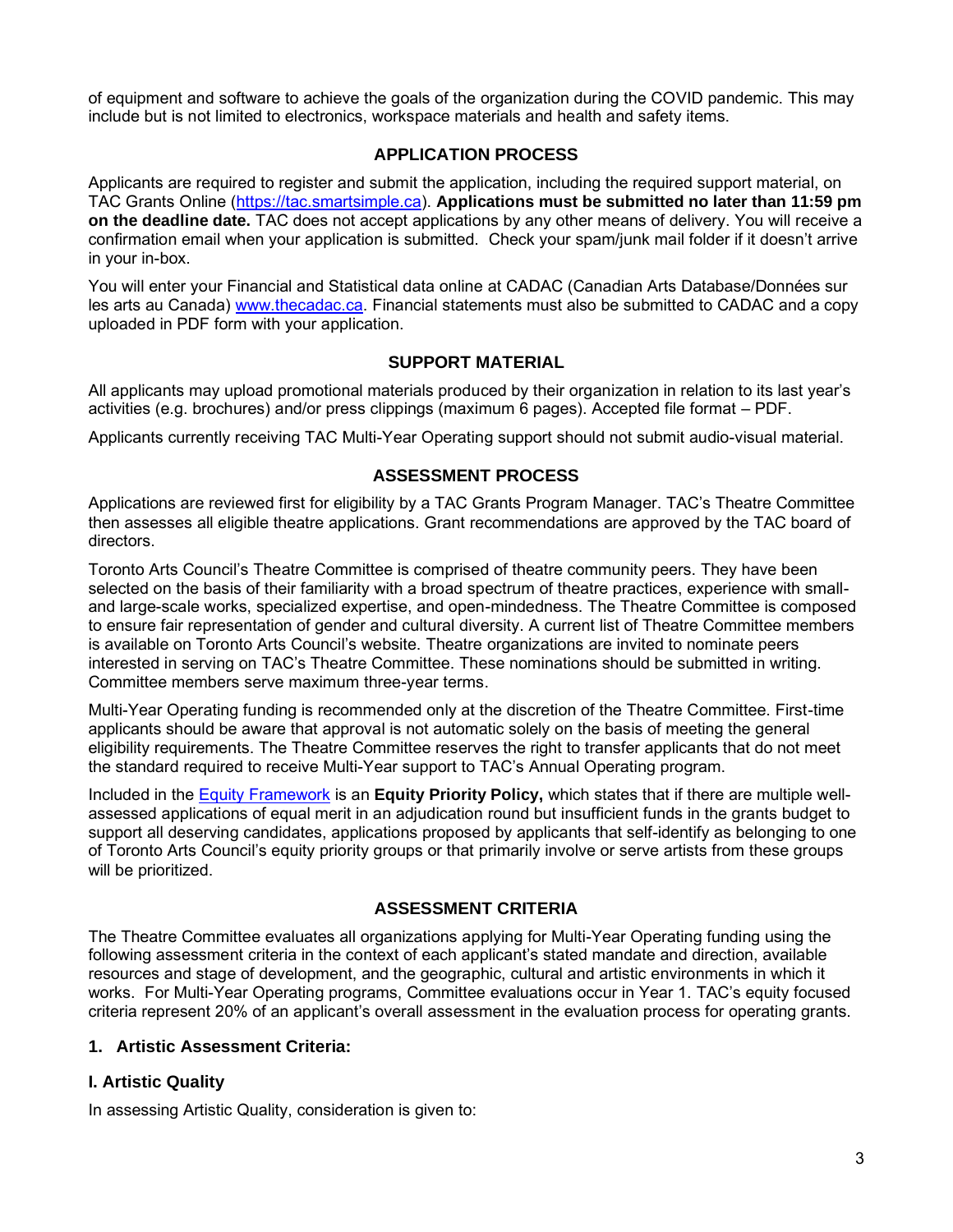- The vitality of the organization's mandate and vision.
- The relationship of the mandate and vision to the organization's achievements, initiatives and goals.
- The levels of artistry achieved through the organization's artistic activities, which may include creation, production, presentation, performance, design, writing, exhibition, programming, etc.

# **II. Development of the Art Form**

In assessing the contribution the organization makes to the development of the art form, consideration is given to:

- The level of commitment to the development of Canadian work through creation, production, presentation, exhibition and/or programming.
- The role of the organization in the development of the artistic field.

## **III. Role and Relevance in the Artistic Community**

In assessing the organization's role and relevance in the artistic community, consideration is given to:

- The organization's relationships with artists and/or other arts organizations, which may include resource-sharing, creative collaborations, providing opportunities for networking and professional development, etc.
- The support the organization gives to artists in Toronto by providing opportunities for performance, exhibition, screenings, networking, professional development, and/or other types of support.

#### **IV. Equity Implementation**

• TAC has further adopted specific equity-focused assessment criteria to evaluate the extent to which an applicant organization reflects the diversity of its local community and the City of Toronto in its artistic programming, particularly with regards to the inclusion and engagement of Indigenous people, Black people, persons of colour, persons who are Deaf, have disabilities or are living with mental illness, and persons who self-identify as 2SLGBTQIAP.

## **2. Organizational Assessment Criteria:**

## **I. Public Impact**

In assessing the organization's public impact, consideration is given to:

- The organization's ability to describe its current audience and its level of commitment to develop an audience that reflects the community it serves.
- The organization's ability to recognize and cultivate potential new audiences and develop marketing plans to support this.
- The ways in which the organization engages its audience through outreach and audience development activities such as artists' talks, Q&As, pre- and post-performance talks, lecturedemonstrations, etc.
- The organization's ability to gain support from the wider community in the form of sponsorships, partnerships, volunteers, etc.

## **II. Financial and Administrative Viability**

In assessing the organization's financial and administrative health and operations, consideration is given to:

- An appropriate allocation of human and financial resources to fulfill the organization's plans.
- The stability of the organization, demonstrated by its retention of staff and strategies for ensuring succession planning.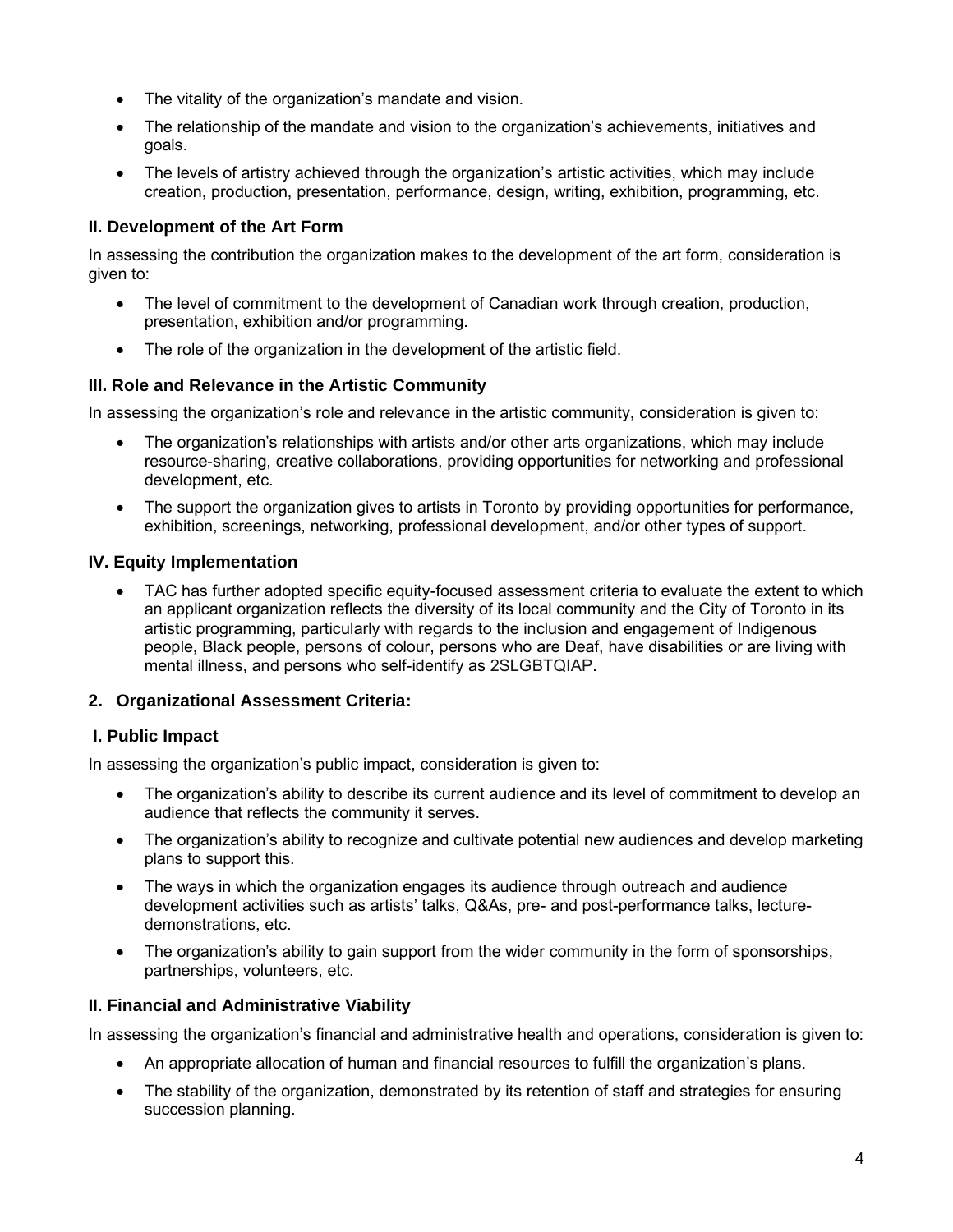- A budget that is realistic and shows a range of earned, private and government revenue.
- A demonstration through past performance of the organization's ability to secure the resources necessary to carry out its work.
- A demonstration through past performance that the organization can respond to changes in its financial circumstances.
- If the organization has a deficit, the effectiveness of the plans that are in place to reduce the deficit and to improve and strengthen financial planning.
- A governing body of the organization that reflects the community served by the organization and is committed to the well-being of the organization.

#### **III. Equity Implementation**

TAC has further adopted specific equity-focused assessment criteria to evaluate the extent to which an applicant organization reflects the diversity of its local community and the City of Toronto in its operations, particularly with regards to the inclusion and engagement of Indigenous people, Black people, persons of colour, persons who are Deaf, have disabilities or are living with mental illness, and persons who selfidentify as 2SLGBTQIAP.

#### **Are there requirements and guidelines for paying artists and arts workers?**

Grant recipients are required to pay artists' fees for professional artists, and encouraged to bring these fees into line with sector standards or, at a minimum, living wage benchmarks:

- arts sector guidelines:
	- o [Carfac \(visual arts\)](https://carfac-raav.ca/2021-en/)
	- o [Canadian Alliance of Dance Artists](https://cadaontario.camp8.org/psd_04_fees_payments#minfee)
	- o [Canadian Actors Equity –](https://cadaontario.camp8.org/psd_04_fees_payments#minfee) [Independent Theatre Agreement](https://www.caea.com/Portals/0/Documents/Theatre/ITAMinimumFees.pdf)
	- o [Canadian Federation of Musicians](https://cfmusicians.afm.org/uploads/file/NFB-CFM%202015-2020%20English%20Version%20February%201%202016%20Clean.pdf)
- [the Ontario Living W](https://www.caea.com/Portals/0/Documents/Theatre/ITAMinimumFees.pdf)[age as a min](https://cfmusicians.afm.org/uploads/file/NFB-CFM 2015-2020 English Version February 1 2016 Clean.pdf)imum standard for artists/arts workers' salaries and fees: (\$22.08 per hour in 2021 or \$43,000 per year) [Ontario Living Wage by Region](https://www.ontariolivingwage.ca/living_wage_by_region)

[Toronto Arts Council recogniz](https://www.ontariolivingwage.ca/living_wage_by_region)es that increasing levels of compensation for artists and arts workers may require organizations to review programming levels – TAC will not penalize organizations making necessary adjustments, including reducing programming.

## **NOTIFICATION**

Applicants will be notified by email when the results are available, and will be able to log in to *TAC Grants Online* to receive their results. Notification will be received within three months of the deadline date in early June.

Applicants to the Multi-Year program will be transferred to TAC's Annual Operating program if they do not meet the standard required to receive Multi-Year support.

## **PAYMENT OF GRANTS AND REPORTING REQUIREMENTS**

Successful applicants will receive a Letter of Understanding with their grant notification letter. The Letter of Understanding will detail the terms and conditions of the grant, including interim reports. Grant payment will not be released until the signed Letter of Understanding has been uploaded to TAC Grants Online.

Toronto Arts Council has moved to electronic payments. If your application is approved, you will be required to enter the bank account information of the grant recipient that corresponds to the Applicant Name on your Notification Letter. Bank information is submitted along with your Letter of Understanding and other Notification Letter Requirements.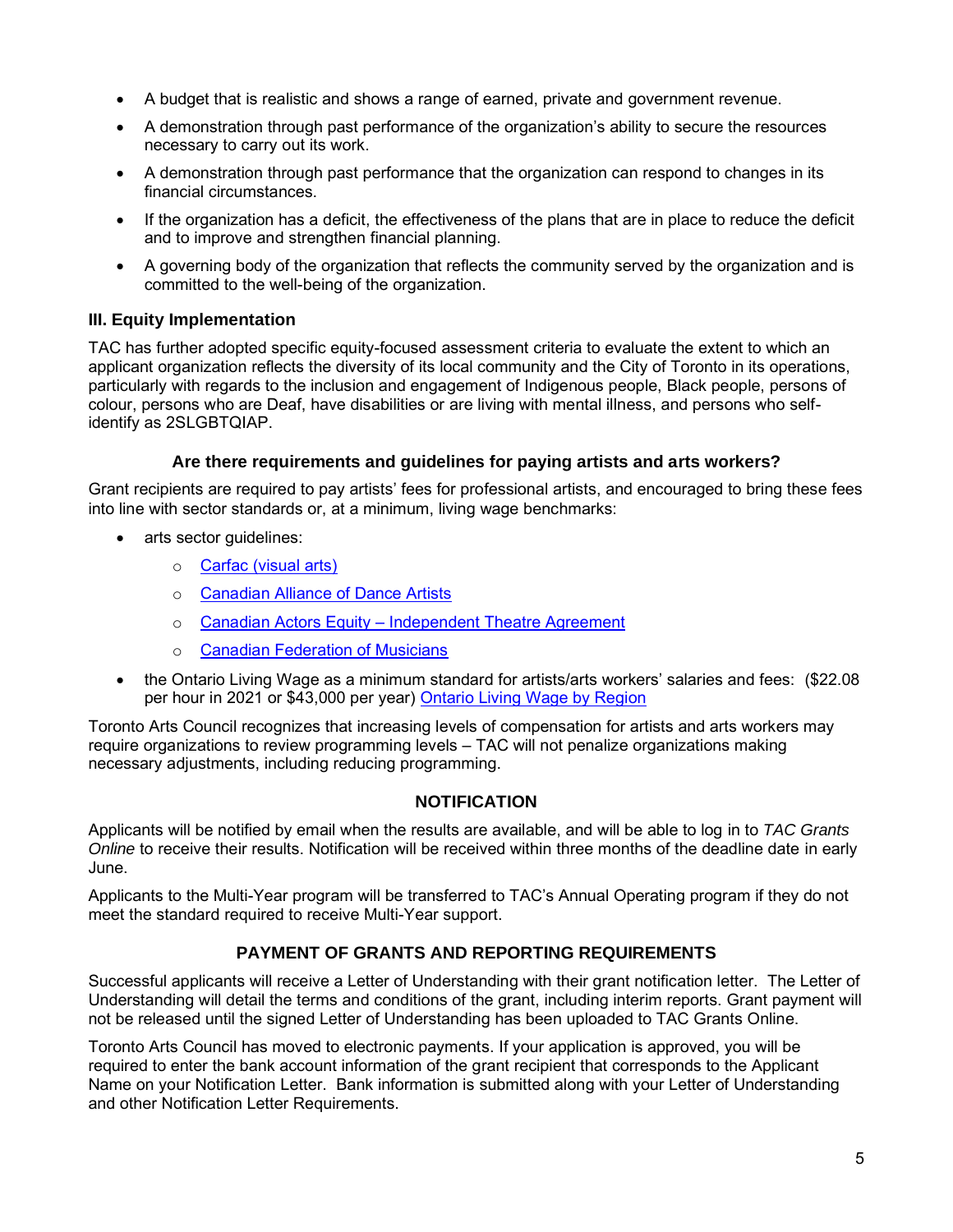Multi-year grants will be paid in three, equal, annual installments. Release of the first installment is contingent upon receipt of the signed Letter of Understanding and fulfillment of any conditions specified in the Letter of Understanding. Release of the second and third-year payments will be contingent on the organization fulfilling the interim reporting requirements that will be outlined in the grant notification letter.

Amounts approved for an organization may change over the multi-year period if:

- the organization does not carry out its planned program of activities.*\**
- the organization undergoes major changes in artistic and/or administrative direction or personnel or a major disruption of activities is predicted.*\**
- the organization fails to meet its obligations as a grant recipient, including the requirement to submit reports to TAC and comply with the acknowledgement policy.
- TAC is unable to fulfill its funding commitments due to a reduction in its grants budget.
- TAC receives an increase to its grants budget and new monies become available to the Dance program during the multi-year cycle.

*\*Note: impacts on planned programs or disruption of activities due to the COVID pandemic will be taken into consideration.*

# **ACKNOWLEDGEMENT OF TORONTO ARTS COUNCIL SUPPORT**

Grant recipients must include visual acknowledgement of TAC support in all promotional materials, advertising and programs of performances or works related to the grant. The TAC logo may be downloaded from TAC's website; specifications for the size and placement of the logo should be commensurate with that of other donors or sponsors that have provided comparable financial support.

## **REPAYMENT OF GRANT**

The grant must, on the request of TAC, be repaid (in whole or in part) to TAC, if the grant recipient:

- breaches any of the terms and conditions of the grant;
- knowingly provides false information in the grant application;
- uses the grant for purposes not approved by TAC;
- ceases operating;
- ceases to operate as a non-profit organization;
- winds up or dissolves;
- commences or has commenced against it any proceedings in bankruptcy, or is adjudged a bankrupt;
- breaches any of the provisions of the Ontario Human Rights Code in its operations.

## **CITY OF TORONTO ANTI-RACISM, ACCESS AND EQUITY POLICY**

The City of Toronto requires that all successful organizations adopt a policy of non-discrimination as a condition of receiving a grant or other support from the City.

All successful organizations will be required to submit a signed Declaration of Compliance with Anti-Harassment/Discrimination Legislation and City Policy.

A copy of the following City of Toronto documents can be downloaded from TAC website at [www.torontoartscouncil.org: Anti-racism, Access and](http://www.torontoartscouncil.org/) Equity Policy Guidelines, Hate Activity Policy, and Human Rights and Harassment Policy and Procedures.